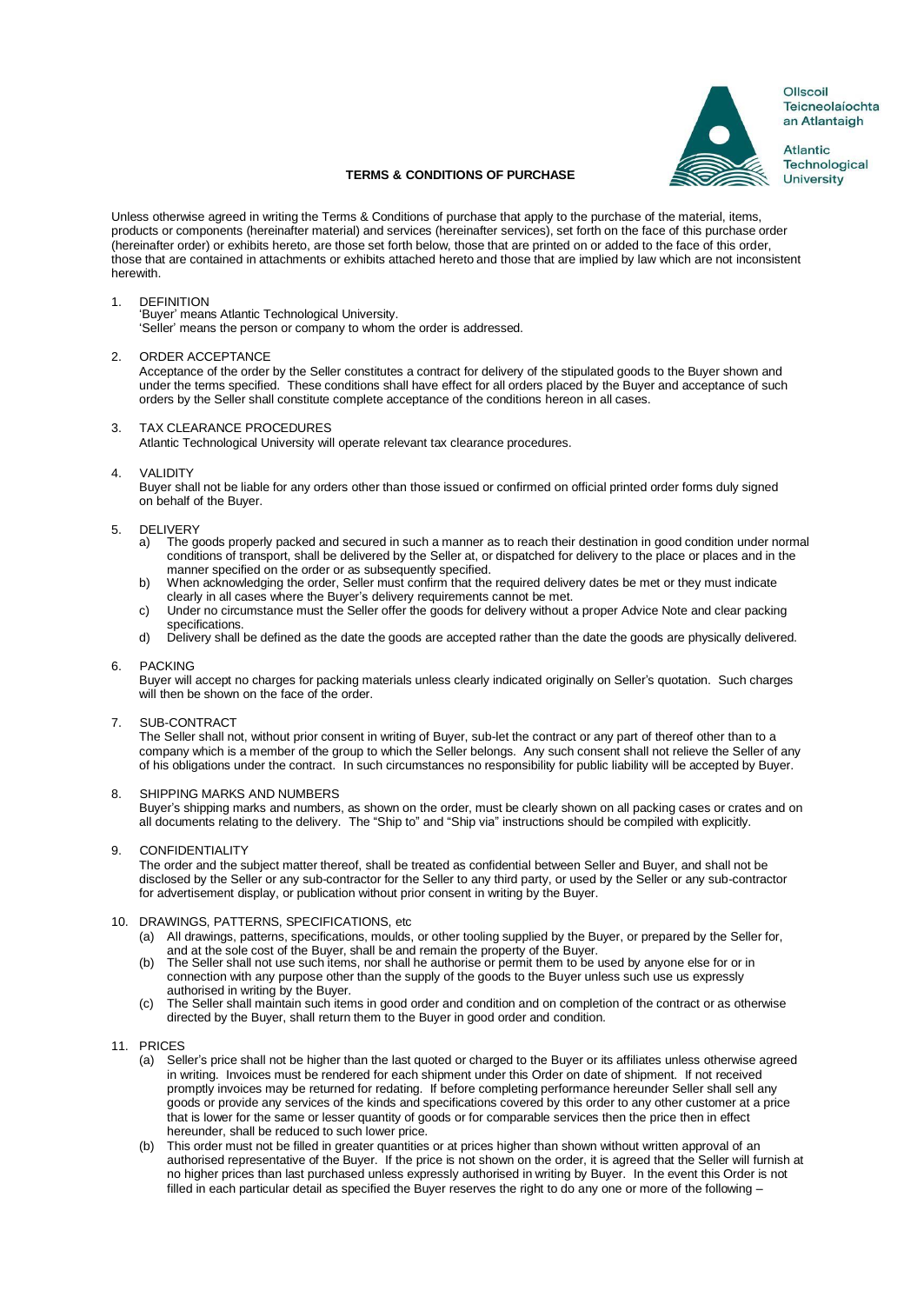To cancel the order.

To recover all loss, damage and expenses caused by such failure.

- To require delivery by any means Seller to pay any increased transport expenses.
- (c) Currency this contract will be deemed to be euro unless otherwise clearly stated in writing in words and figures on the Order.
- (d) The Buyer reserves the right to withhold Retention.

#### 12. CANCELLATION

Buyer reserves the right to cancel this order or any part of it and in any event Buyer will be entitled to deduct from the agreed price any expense incurred by reason that

- The material or goods to be supplied are not received, or the work to be carried out is not completed, by the date specified. or
- (b) The material or goods supplied or the work carried out, does not comply strictly with the description specification and drawings relating thereto.
- or (c) The material or workmanship is not sound in every respect or does not reach the standard specified or does not pass such inspection as may be required by Buyer or Buyer's customers.
- or (d) Appoints a receiver, liquidator or trustee in bankruptcy or other similar officer over or all of its property assets.
- or (e) Files a voluntary petition in bankruptcy.
- or (f) Has had served against it an involuntary petition in bankruptcy which remains in effect for thirty (30) days.
- or (g) Voluntarily ceases trading.
- or (h) Merges with or is acquired by a third party.
- or (i) Has an examiner appointed over its assets.

#### 13. DAMAGE OR LOSS IN TRANSIT

The Seller will repair or replace, free of charge, goods damaged or lost in transit provided the Buyer shall give the Seller written notification of such damage or loss within such time as will enable the Seller to comply with the Carrier's conditions of carriage as affecting loss or damage in transit or when delivery is made by the Seller's own transport, within a reasonable time.

#### 14. INSPECTION DURING MANUFACTURE

- (a) The Buyer or his representative (both in this clause referred to as "the Buyer") shall have free entry at all reasonable times to all parts of the Seller's (or its sub-contractors) premises for the purpose of inspecting and testing goods during manufacture, processing or storage to see if the goods are being furnished in accordance with the terms of the order. Any such inspections and tests will be conducted so as not to interfere unnecessarily with the operation of the Seller's manufacture, process or storage of the goods.
- (b) If as result of any inspection or test under sub-clause (a) above the Buyer is of the reasonable opinion that the goods do not comply with the terms of the order, he shall inform the Seller accordingly in writing and the Seller shall take such steps as may be necessary to ensure such compliance.
- (c) Any inspection by the Buyer shall not relieve the Seller from complying with any and all expressed or implied specifications or agreements or guarantees.
- (d) Failure by the Buyer to inspect under the provisions of this Clause shall not be deemed to constitute a waiver of Buyer's right to inspect at any subsequent time or other place.
- 15. REJECTION
	- (a) The Buyer may, by notice in writing to the Seller, reject the goods if Seller fails to comply with the order in regard to quality, quantity and description as specified on the order. Such written rejections should be made by Buyer within twenty-one (21) days of delivery unless another period has been agreed between the parties.
	- (b) The Buyer shall, when given notice of rejection, specify the reasons therefore and shall thereafter return the rejected goods with goods which are in all respects in accordance with the contract.
	- (c) Any money paid by the Buyer to the Seller in respect of any rejected goods not replaced by the Seller within a reasonable time, together with any additional expenditure over and above the Contract Price reasonably incurred by the Buyer in obtaining other goods in replacement shall be paid by the Seller to the Buyer.

#### 16. ACCOUNTING

- (a) Invoices must be addressed to Accounts Payable Section, Finance Department, and must reach us within three (3) working days of any delivery or of any service having been supplied. Our Purchase Order Number, your Advice Number and your VAT Registration Number must be clearly indicated on each invoice.
- A monthly statement of account should be rendered.
- Goods purchased outside the state must have a commodity code number quoted on invoices.
- (d) Payment Terms University's payment terms shall be due thirty (30) days from the date of the invoice arriving in the Finance Department or date of goods receipted on the system
- (e) All payments to suppliers are by Electronic Fund Transfer and relevant Bank Account details should be supplied.

## 17. ARBITRATION

All disputes, differences or questions at any time arising between the parties as to the construction of the Contract or as to any matter or thing arising out of the Contract or in any way connected therewith shall be referred to the arbitration of a single arbitrator who shall be agreed between the parties or who, failing such agreement shall be appointed at the request of either party by the President of Atlantic Technological University.